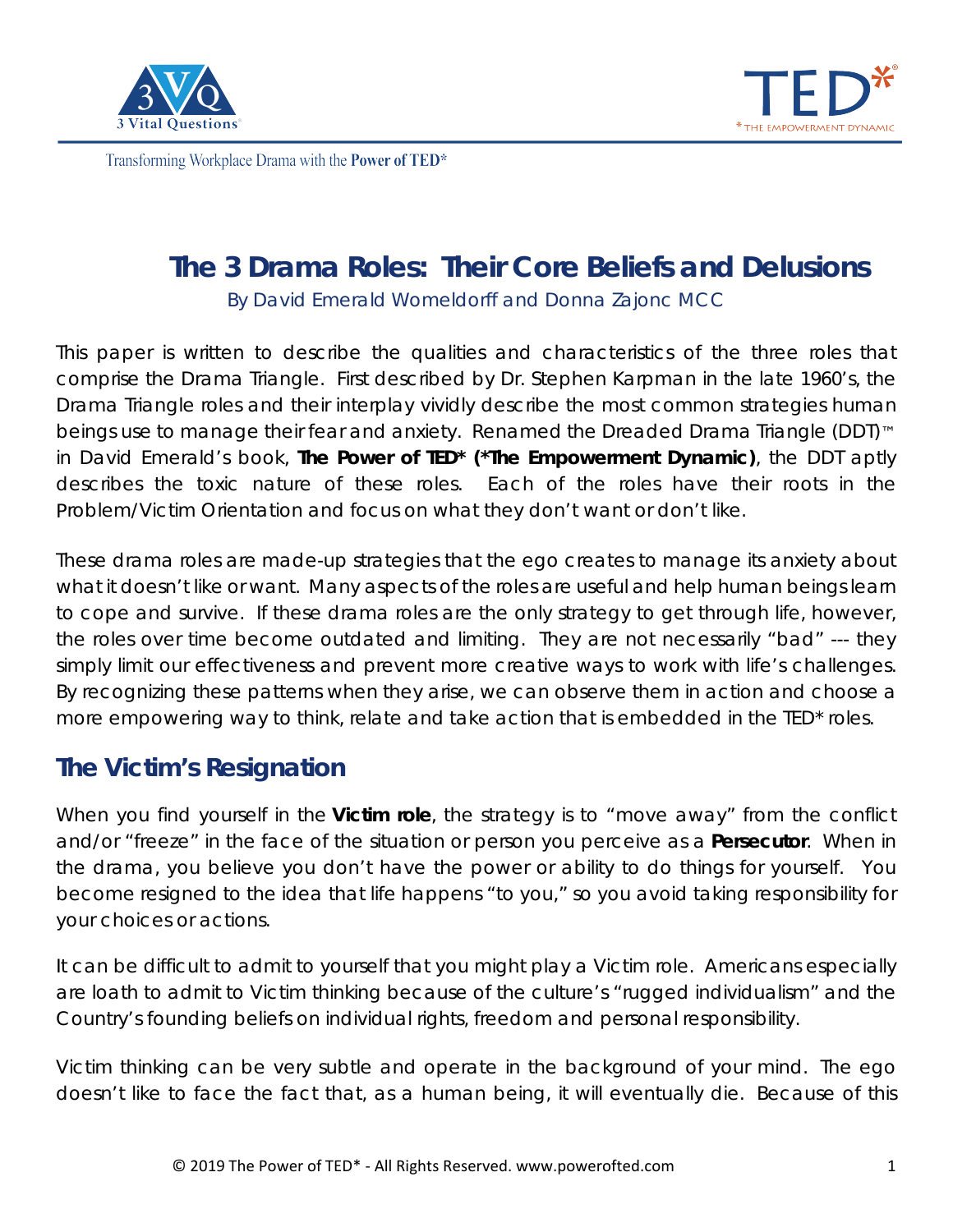



existential threat, depending on your upbringing and messages you received as a child, you may have been taught that life is basically unfair.

**An important note**: There are absolutely Victims in the world of poverty, war, natural disasters and much more. We are not speaking of victimization, which is very real. We are writing about and challenging Victimhood, which is a mantle of self-identity, feeling powerless or hopeless to choose your response to people or situations.

We have identified three beliefs that contribute to the Victim's resignation.

#### **Resignation #1: I am deficient.**

This first resignation describes the core belief of someone who develops a "deficiency story," usually taking root early in life. This is the story you tell yourself when feeling small, weak or inferior. The deficiency story might sound like: "I am not enough." "I am not lovable." "Life is unfair." "I don't know how to.…..(fill in the blank.)" As this story takes hold, it eventually permeates your strongly held beliefs about yourself. This also means you must figure out how to get the help that you need to survive. And, if totally honest, this can lead to manipulating others to take care of you when you give up responsibility for your own life.

**Resignation #2: Since I am deficient, I will always need outside help to "fix me."**

With your deficiency story running in the background, when in the Victim role you learn to figure out how to get others to do things for you. This can either be to fix or take care of you and/or to protect you from the Persecutor in the drama. You may have been told that, in life, there are winners and losers and you see yourself on the losing end of life—-either in general or in a particular situation. Guilt is often used by Victims to seduce Rescuers into helping them. A manager may say to their boss, "You have so much more experience in this area, please tell me what to do."

### **Resignation #3: Why should I try? Life and events are against me and I am small in the face of this "truth."**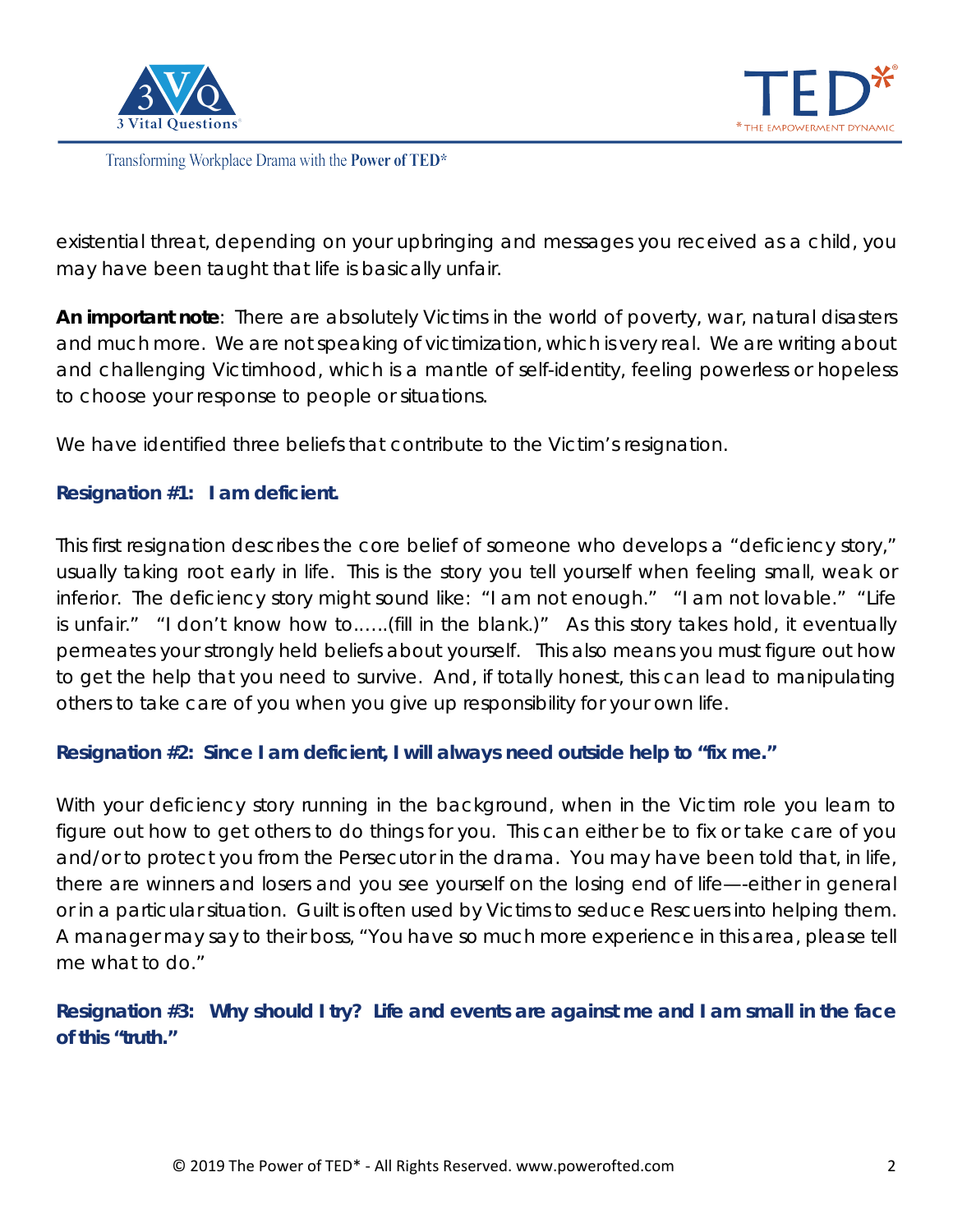



A sense of unworthiness can grow so strong that sitting on the sidelines and complaining may become more prevalent. (It is important to note that any time you are complaining, you are in the Victim role!) Alternatively, you may adopt a sense of entitlement as a survival tactic to cover up the hopeless feelings. The entitlement can be quite annoying as other people notice the lack of personal responsibility and expecting others to take care of you.

**Shifting** out of the Victim role requires that you shift your belief about yourself. Knowing that your true essence is as a **[Creator](http://powerofted.com/creator/)**, you begin to take responsibility for your thinking and actions. One way to do this is to take time to reflect upon your values and what you really care about. Learn to ask: "What do I want in this moment?" and "What is mine, and only mine, to do?"

All three of the DDT roles are strategies that the ego creates to manage its anxiety about what it doesn't like or want. The seduction of these roles is that some aspects of the roles were useful and helped you cope and survive life's challenges, especially early in life.

The DDT roles are not necessarily "bad"—- they simply limit your effectiveness and prevent more creative ways to work with life's challenges. By recognizing these patterns when they arise, you can observe them in action and choose a more empowering way to think, relate and take action that is embedded in the **TED\* (\*The Empowerment Dynamic)** ™ roles.

## **The Persecutor's Obsessions**

The origin of the three DDT roles is rooted in early childhood. As infants and toddlers looking up to powerful adults, the child develops survival instincts to secure food, sleep, warmth, safety and love. The environment in which they grow can sometimes be scary and unstable.

While the **Rescuer's** strategy is to become pleasing and accommodating or "move toward" others to be loved, the Persecutor's strategy is to "move against" others by being aggressive and controlling to create an illusion of safety. When in **the Persecuting role**, a person often has an underlying fear of becoming a Victim. Therefore, they adopt the idea that it is better to dominate, than to be dominated. We have identified three obsessions when a person takes on the Persecuting role.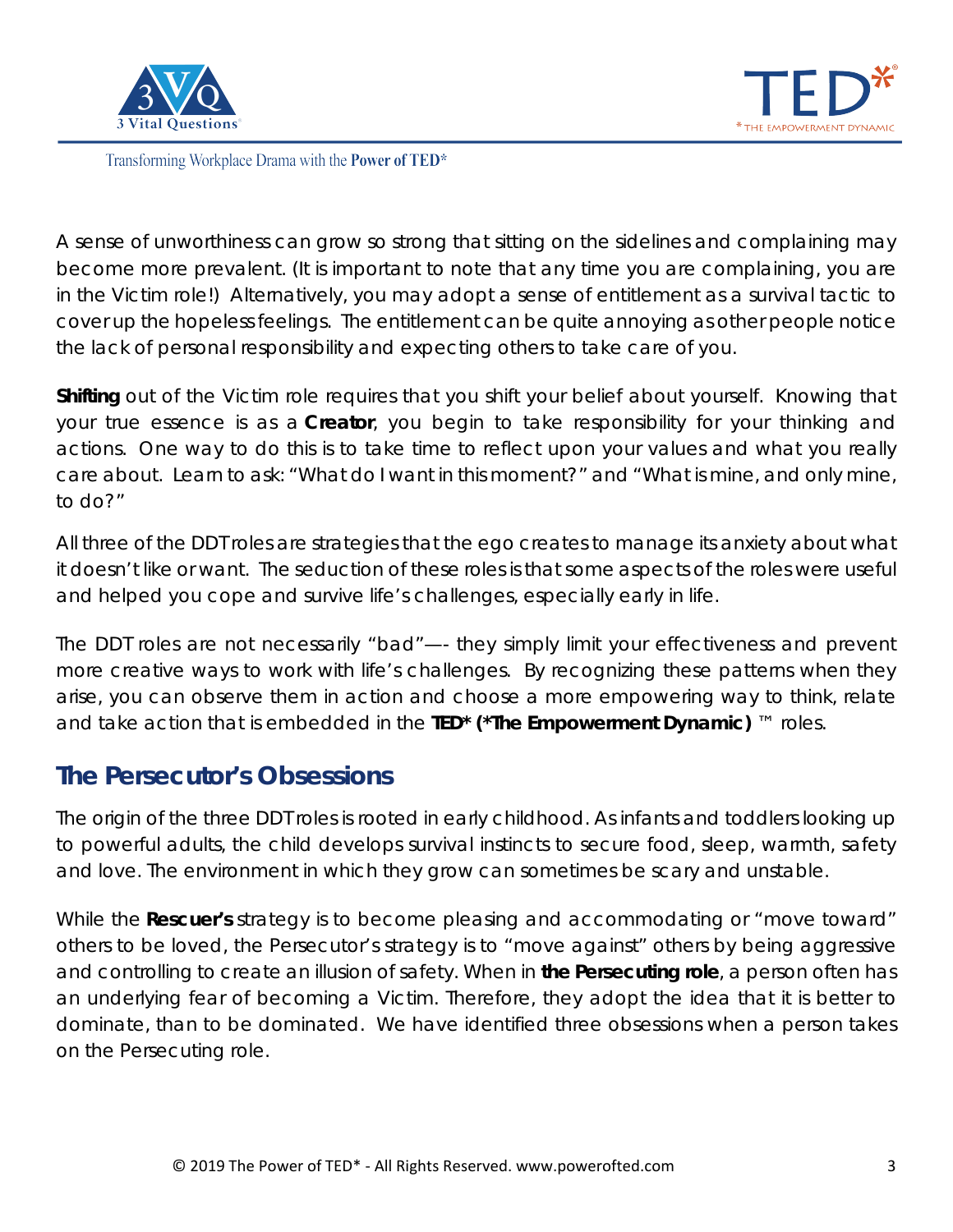



#### **Obsession #1: My world is dangerous, so I need to be vigilant.**

This first obsession affirms the Persecutor's core belief that the world is unsafe and they will get hurt if they don't aggressively stay on the lookout for danger. It is likely that sometime in their life they experienced chaos or insecurity and adopted a "survival of the fittest" mentality. Ever vigilant, they often wear down other people with their persistent need to control. Persecutors believe that their controlling strategies will minimize the threats and uncertainty they feel.

#### **Obsession #2: I must control and be on top.**

The need to win and convince others that they are right evolves from their vigilant need to control, win or stay on top, sometimes at all costs. Their world view is divided between winners and losers, right and wrong, and they determine what and who is right and wrong. Persecutors shudder at the thought that they may be perceived as weak. In the work world, a Persecuting manager uses any number of ways to stay in control and "one up." It can be the micromanager, "drill sergeant," the critic, the manipulator and even the office clown who uses toxic humor to put others down.

#### **Obsession #3: I will think rather than feel.**

Persecutors deny their vulnerability, otherwise they would not be in control. Feelings, they assume, could render them weak and disempowered, so they rely on their thinking to keep them strong. Persecutors secretly fear their suppressed anger, so they think (and often manipulate) their way out of situations rather than admit to mistakes or imperfections. Because their heart-centered emotions are suppressed, they can be viewed as unfeeling and without compassion for others. Ironically, Rescuers be Persecutors if their "helpfulness" becomes controlling and dictatorial. "Well I am just trying to help" can easily cross into "Do it my way, because I know best."

The Persecutor's primary need is to manage their fear of uncertainty. They do this by using control and keeping others "one down," hoping to mitigate their feeling that the world is a dangerous place.

When the Persecutor learns to be more comfortable, even curious, about things they don't understand, they loosen their grip on their craving to be in control. Rather than be fooled by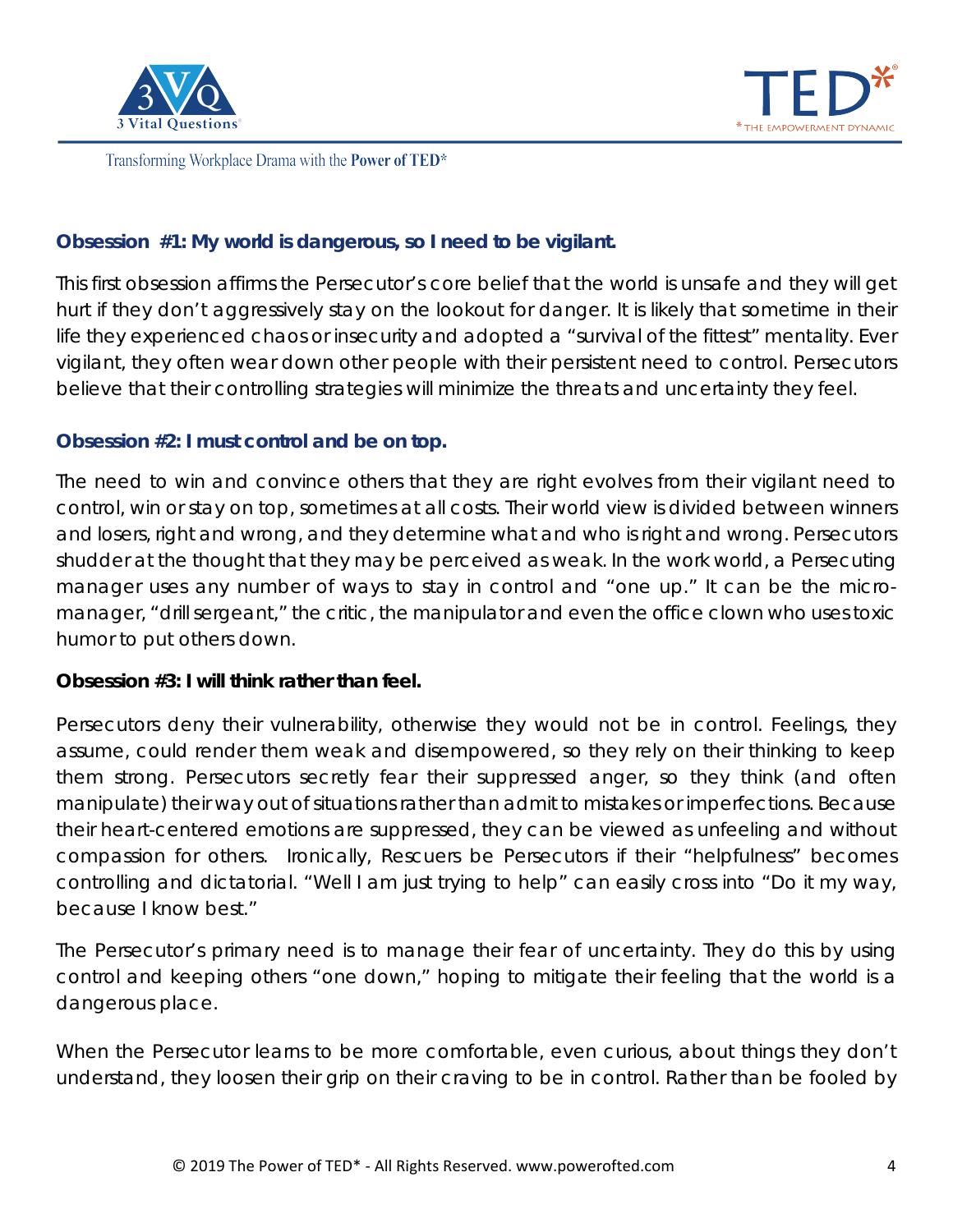



the illusion that they can control anything, the present moment becomes an adventure, rather than something that needs to be controlled. This "shift" isn't easy for a life-long Persecutor.

These questions can support a Persecutor who stops, pauses and asks themselves:

- "What has this situation or problem come into my life to teach me and/or others?"
- "How can I support others growth and development, rather than control, put down and dominate them?"
- "What is my intention—-to put down and blame or, to build-up and support others?"

These questions can help the person who has fallen into the Persecuting role learn to be more present to the moment and what they truly desire for themselves and others. The questions also open them to **shifting** from being a Persecutor to embodying **the Challenger role** in **TED\* (\*The Empowerment Dynamic)** ™.

Always being on guard to defend themselves robs Persecutors of joy and happiness. All of us want to be loved, appreciated and to experience joyful moments—even when we act like Persecutors!

## **The Rescuer's Delusion**

The Rescuer role is the "pain reliever" in the Drama Triangle and focuses on those who need help (or so the Rescuer interprets). Denying that they have any needs themselves, a Rescuer's internal dialogue may be: "I would rather be helpful to others and fix the world's problems than focus on my own needs."

While this may appear to be a laudable desire, there are at least three central delusions that explain the Rescuer's obsessive focus on others.

## **Delusion #1: A Rescuer's longing is that by helping others they will someday get their own needs met.**

Rescuers are proud to be a helper and fixer of other people's problems. They love – even crave – the praise they get for their ongoing acts of kindness. Inwardly the Rescuer loves being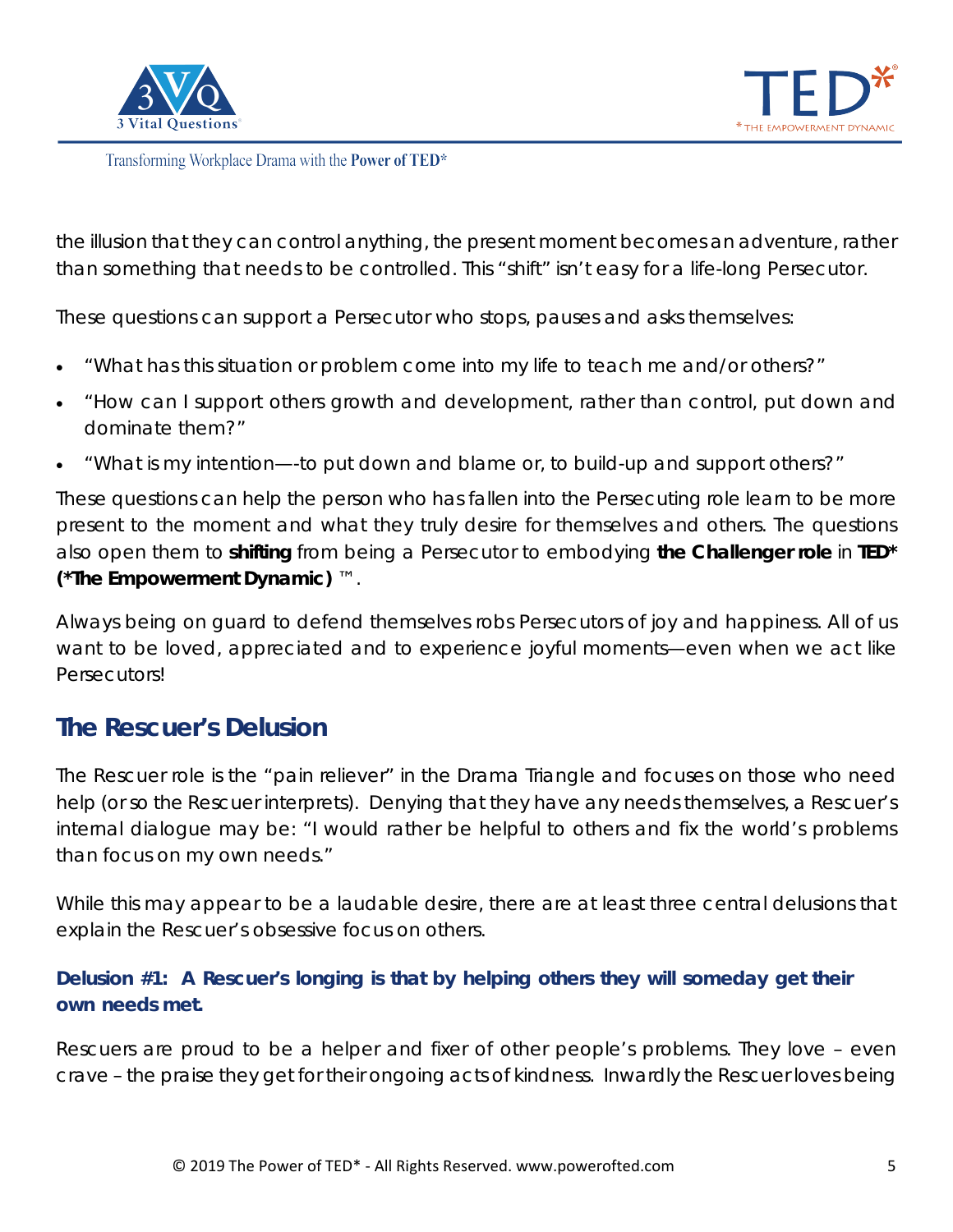



a hero and feels this is the only way they will feel worthwhile as a human being. By focusing on others, they deny their own needs and refuse to take responsibility for self-care or set appropriate personal boundaries. Their ultimate fear is they will end up alone. This fear fuels their delusion that they will eventually feel love and appreciation from the Victims they spend so much time and energy helping.

### **Delusion #2: Rescuers believe that person in the Victim role will ultimately learn to take responsibility for their own needs**.

The Rescuer sees the Victim as unable to take care of themselves, which justifies their intervention. Their intervening methods can unknowingly create a cycle of disempowerment for the person in the Victim role. Why should the Victim take responsibility if the Rescuer is going to do it for them? The more the Rescuer takes responsibility, the less responsibility is taken by the Victim that they are trying to help. Many managers fall into this delusion and can breed dependence in their employees for the manager to have "the answer."

#### **Delusion #3: Rescuers fail to recognize how they become a magnet for more Victims.**

Rescuers attract needy people. If the Victim says to a Rescuer: "I really need your help because no one else can fix this like you can" —- it can be music to a Rescuer's ears. A Rescuer is unconscious to how often they scan their environment looking for people who need their help. This explains why there are often Victims in the Rescuer's world who are irresponsible, addicted or in trouble. The delusion is that Rescuers do not recognize how their need to be needed feeds the dynamic.

Rescuers are helpful people and are often perceived as excellent co-workers and family members. Their willingness to participate and be useful means they are often first to volunteer to "help out."

The key is for Rescuers to learn to be helpful and supportive without insisting that the Victim be a certain way. Otherwise, the Rescuer's attachments reinforce the three delusions.

When you relate to others through **TED\* (\*The Empowerment Dynamic)** ™ you see everyone as a **Creator** – as being ultimately resourceful, capable and whole. People may need your